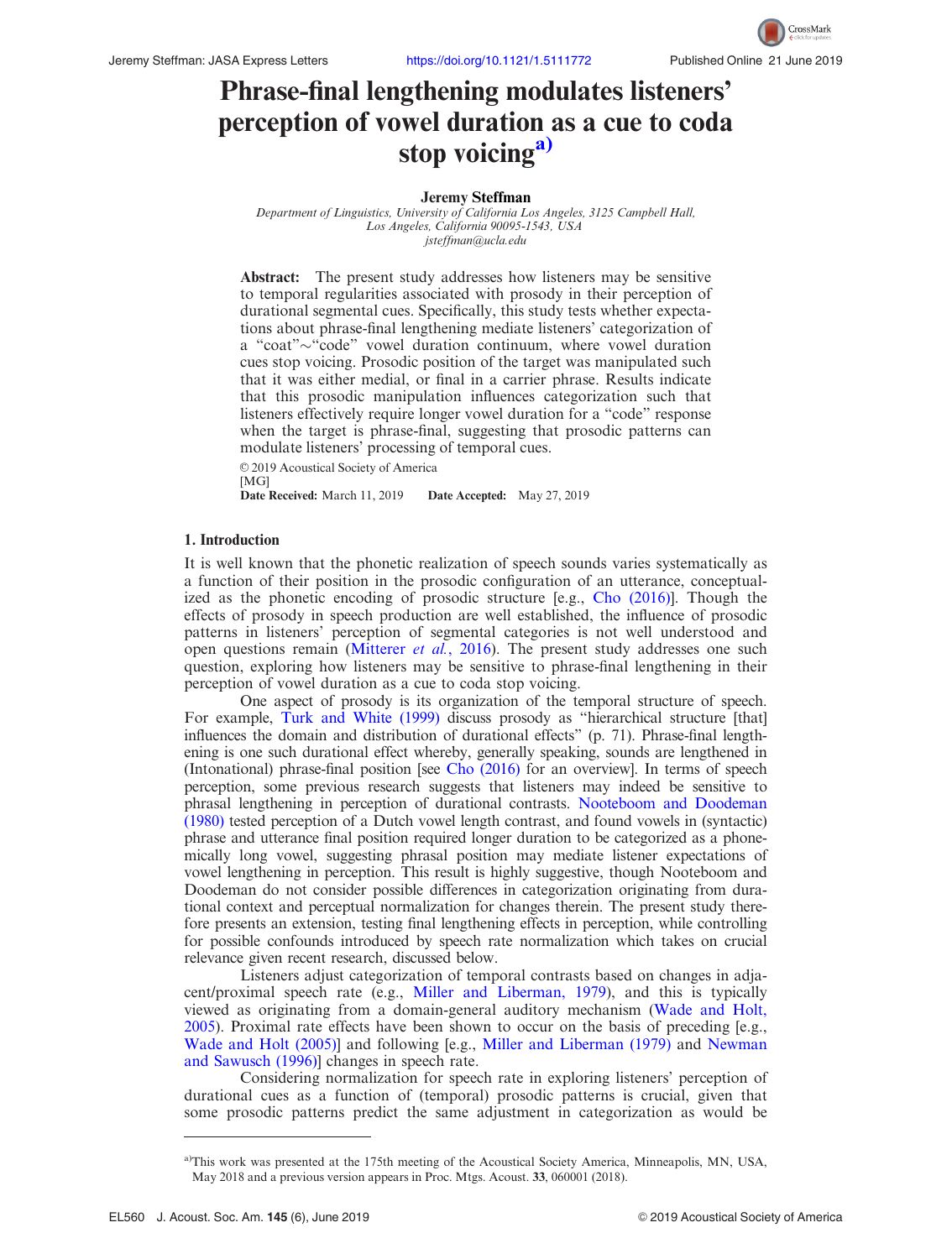expected based on speech rate normalization. Such a case is illustrated well by two recent studies ([Kim and Cho, 2013;](#page-6-0) [Mitterer](#page-6-0) et al., 2016). [Kim and Cho \(2013\)](#page-6-0) explored if listeners would compensate for initial strengthening in categorizing a VOT continuum, given that VOT has been shown to be robustly longer in intonational phrase (IP)-initial position [e.g., Cho  $(2016)$ ]. A target sound (categorized as /pa/ or  $/ba$ ) was placed in the carrier phrase "let's hear x again" (where x is the target). In one condition the target was IP-initial, preceded by an IP boundary, which was marked by lengthening and a low (L-L%) boundary tone on the word "hear." In another condition, the target was IP-medial and the carrier phrase was a unitary IP. Kim and Cho found that listeners required longer VOT for a /p/ response in the initial condition. This result was taken as supportive of the hypothesis that listeners are sensitive to prosodically conditioned initial strengthening in segmental categorization, whereby preceding boundary cues led listeners to expect longer VOT for a post-boundary stop. However, more recently, [Mitterer](#page-6-0) et al. (2016) noted these effects may possibly result from speech rate normalization. This is a plausible alternative explanation because the conditions used by Kim and Cho varied pre-target duration, where the sound preceding the target was relatively long in the IP-initial condition (due to phrase-final lengthening). Preceding lengthening would be expected to shift categorization of a temporal cue like VOT (via speech rate normalization) in the same direction as observed by Kim and Cho [e.g., [Summerfield \(1981\)](#page-6-0)]. Both explanations of the effect crucially predict the same perceptual adjustment, though they attribute it to fundamentally different causes: on one hand a low-level auditory effect (speech rate normalization) and on the other a sensitivity to the prosodically driven temporal organization of speech.

[Steffman \(2019\)](#page-6-0) extended these studies, with findings that suggest speech rate normalization incorporates awareness of intonational structure. However this critically does not address the question of how prosodic patterns might *independently* mediate listeners' perception of durational cues as proposed by Kim and Cho.

Investigating if patterns associated with prosody shift categorization in a way that is distinct from normalization for speech rate will therefore inform our understanding of how prosodic systems mediate listeners' interpretation of segmental cues in speech perception.

#### 1.1 The present study

The segmental cue chosen as a test case is vowel duration as a cue to coda obstruent voicing. In English, vowels are generally longer preceding voiced, as compared to voiceless obstruents [e.g., [Chen \(1970\)](#page-6-0)], and this is a robust rate-dependent cue for listeners [e.g., [Heffner](#page-6-0) et al. (2017)]. The present study asks how perception of this voicing contrast (cued by duration) varies as a function of a target word's position in a carrier phrase. As an illustration, consider the two carrier phrases given in (1) and (2) below, which represent the conditions used in the present experiment. Here the target sound  $x$  is a word from a vowel duration continuum, categorized as "coat" or "code," with coda /t/ and coda /d/, respectively. Both (1) and (2) are a unitary intonational phrase (IP).

- (1) I'll say x now  $(x = \text{median})$ ,
- (2) I'll say  $x (x = \text{final}).$

First, given research showing later-occurring material influences speech rate normalization [e.g., [Miller and Liberman \(1979\)](#page-6-0) and [Newman and Sawusch \(1996\)\]](#page-6-0), the presence of following "now" in the MEDIAL condition would be expected to influence categorization of the preceding target. In the present experiment, "now" is lengthened relative to the target, being approximately 320 ms in duration (45 ms for  $/n/$  and 275 ms for  $/av/$ ), while the target vowel ranges from 80 to 240 ms (described below). [Miller and Liberman \(1979\)](#page-6-0) in fact showed the presence versus absence of a following syllable can shift categorization of a durational contrast. In their study, an isolated syllable was categorized as /ba/ or /wa/, where transition duration into the vowel was manipulated to make a continuum (longer  $=$  /w/, shorter  $=$  /b/). In another condition a second *lengthened* syllable /d $\alpha$ / followed the target, creating a /bada/ to /wada/ continuum. The authors found the presence of a following lengthened syllable (as compared to an isolated monosyllable) shifted categorization such that /w/ responses decreased when the following syllable was present. In comparing these results to the present conditions, a speech rate normalization based prediction would be simply that the presence of a following lengthened "now" [in the MEDIAL condition (1) above] would make the target sound relatively short to listeners. As Miller and Liberman showed, this shift can occur in comparison to a syllable without a following sound [analogous to the FINAL condition (2) above]. Concretely, this would predict that in the MEDIAL condition the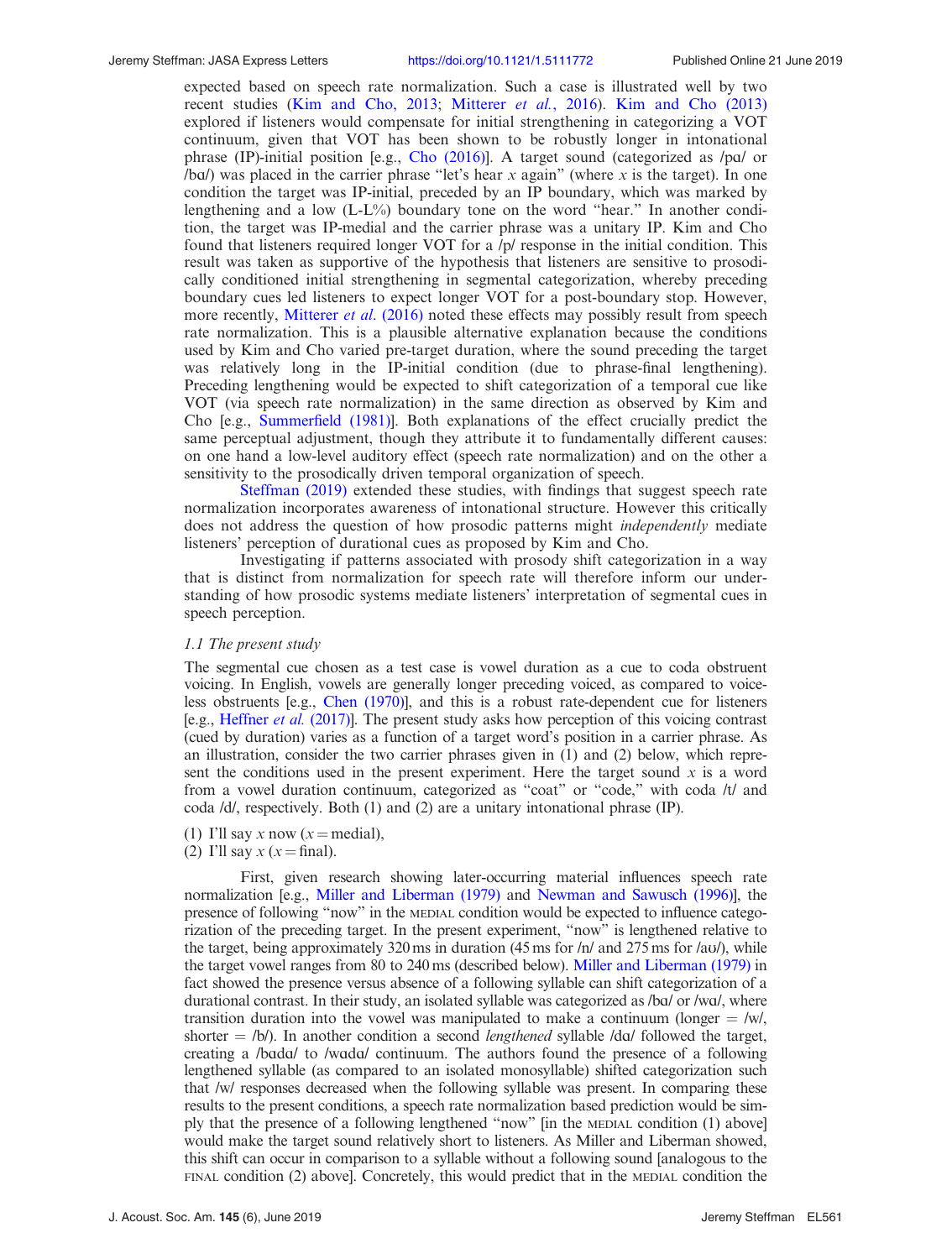target will be perceived as relatively short, *decreasing* "code" responses overall in the MEDIAL (versus FINAL) condition.

In contrast, if listeners are sensitive to phrase-final lengthening in their perception of vowel duration as a cue to voicing, they should expect the target to be relatively lengthened in FINAL position. This predicts longer required vowel durations for a "code" response in the FINAL condition: an effective *decrease* in "code" responses when the target is FINAL (versus MEDIAL). Such a pattern of results would suggest that *expect*ations about prosodic structure are modulating categorization, even in defiance the otherwise expected speech rate normalization effects. The present design thus offers a way to disambiguate the two possible influences on categorization sketched above [following [Mitterer](#page-6-0) et al. (2016)] as each predicts a different shift in categorization.

Given this set up, a further prediction can be made. Typical phrase-final vowel durations align more closely with longer continuum steps in the present study [e.g., [Turk and Shattuck-Hufnagel \(2007\)\]](#page-6-0), and it might therefore be expected that the effect of position will be more salient at longer steps, where the target vowel is more plausibly interpreted as phrase-final. Shorter continuum steps are substantially shorter than typical phrase-final vowels, such that listeners may not interpret them as plausibly phrase-final (and therefore subject to lengthening). This predicts an interaction between vowel duration and position such that the effect of position should increase at longer vowel durations. Such an outcome would be supportive of the idea that listeners' interpretation of prosodic patterns is constrained by language experience, i.e., awareness of typical durations for phrase-final sounds.

#### 2. The experiments

Two experiments were implemented, with the only difference being whether the stimuli were blocked in presentation, or randomized, discussed below. The experiments consisted of a 2AFC task in which listeners categorized a stimulus from a vowel duration continuum as of one of two English words, "coat" or "code." These two words were chosen to be fairly matched for frequency from the  $SUBTLEX<sub>US</sub>$  corpus ([Brysbaert and New,](#page-6-0) [2009\)](#page-6-0). Prosodic position was manipulated as represented in (1) and (2) above.

## 2.1 Materials

The stimuli were recorded by a ToBI-trained adult male native English speaker, at 44.1 kHz (32 bit) using a SM10A Shure microphone and headset. The starting point of stimulus manipulation was a naturally produced utterance "I'll say code now" (with typical declarative intonation: high, H\* pitch accents on "I'll" and "code," and a low, L-L% boundary tone). Position was manipulated by removing "now" following the target word, where with "now" removed the target was effectively phrase-final (the FINAL condition). The unaltered carrier phrase constituted the MEDIAL condition. Manipulating position in this way creates the potential confound of listeners being provided with closure duration for the target stop in the MEDIAL condition (where "now" follows the target), but not in the FINAL condition (note there is no release burst for the target stop). This is a potential confound because closure duration could serve as a cue to voicing for the target stop, typically being longer for  $/t/$  as opposed to  $/d/$  (e.g., Flege *et al.*, 1992) though evidence for a robust difference in closure duration across voicing categories is mixed [\(Luce and Charles-Luce, 1985](#page-6-0)). If closure duration was short such that it served as a cue for voicing, it would potentially bias responses in the MEDIAL condition in the same way as predicted by phrase-final lengthening, making it impossible to tease these effects apart. Following this logic, closure duration was set to be relatively long, i.e., /t/-biasing (90 ms), based on previous studies (e.g., Flege [et al.,](#page-6-0) [1992\)](#page-6-0) and the speaker's own productions.

The manipulation of target vowel duration was carried out with PSOLA resynthesis. The duration of the original naturally produced vowel was approximately 165 ms. The target word was first excised, and audible voicing after closure was removed to render the stop ambiguous. It should be noted that even though voicing during closure was removed, other acoustic cues to voicing are present on the target vowel itself, for example a lowered/falling first formant and f0 ([Castleman and Diehl,](#page-6-0) [1996\)](#page-6-0). Though these cues offer the potential to bias responses towards "code" overall, the results of the experiments reported here show that listeners still reliably categorize short vowels as "coat," in line with previous studies which find vowel duration serves as a robust cue which can adequately distinguish voicing categories for coda obstruents even with other correlates of voicing present (e.g., [Raphael, 1972\)](#page-6-0).

The duration of the target vowel was resynthesized to create a continuum ranging from 80 to 240 ms, in 20 ms steps. The initial  $/k/$  in the target word, left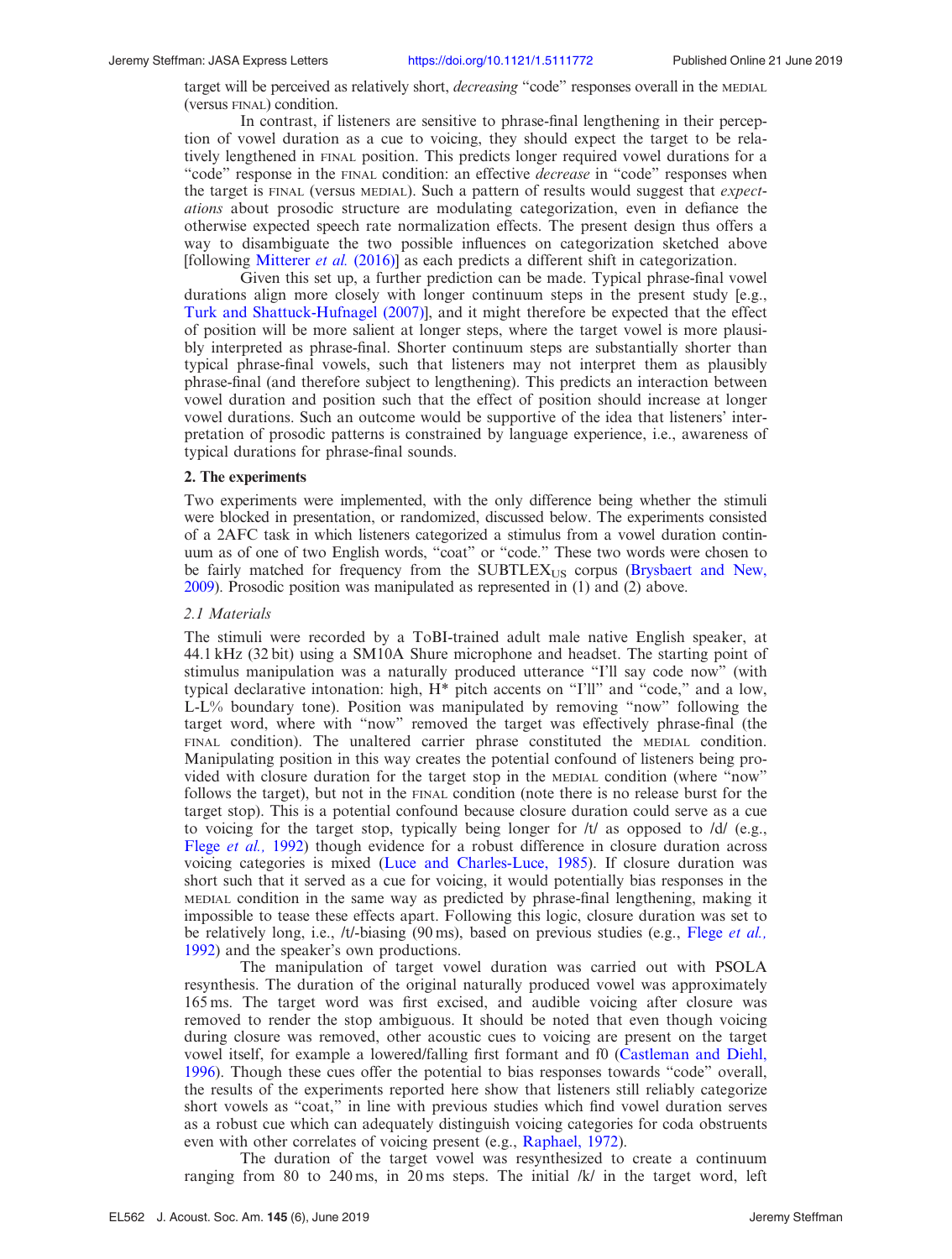unaltered from its original production had a closure duration 55 ms and VOT of 75 ms. A given resynthesized token was spliced into both the MEDIAL and FINAL frame, creating 18 unique stimuli (2 positional conditions  $\times$  9 continuum steps).

#### 2.2 Participants

For each experiment, 32 (different) participants were recruited (BLOCKED experiment: 23 female, mean age = 20.4; RANDOMIZED experiment: 19 female, mean age = 21.6). Participants were students at UCLA and received course credit for participation. All participants were self-reported monolingual American English speakers with normal hearing. No participant responses were excluded in either version of the experiment.

#### 2.3 Procedure

Testing was carried out in a sound-attenuated booth in the UCLA Phonetics Lab. Stimuli were presented binaurally over Sony MDR-V200 stereo headphones adjusted to a comfortable listening volume. Participants were presented with written instructions on the computer screen that informed them they would hear an English speaker say "I'll say \_\_" and "I'll say \_\_ now," and that their task was to select if the speaker was saying the word "coat" or "code." During trials, participants saw the words "coat" and "code" on the screen as they heard the audio stimulus. One word was on the left side of the screen, and the other was on the right (counterbalanced across participants). Participants indicated their response by key press: an "f" key press indicated the word on the left side of the screen, while a "j" key press indicated the word on the right. After each key press, the next trial began automatically. The inter-trial-interval was 250 ms. The system logged key press responses only *after* the offset of the entire stimulus, and participants were instructed to wait until the entire sound had played before pressing a key. This ensures that participants heard the crucial difference between the MEDIAL and FINAL condition (a following "now") before they responded.

The only difference between the two experiments was the blocking of the stimuli in presentation. In one, the stimuli were entirely randomized. In the other, the stimuli were organized into blocks by position. These will be referred to as the RANDOMIZED and BLOCKED experiments, respectively. In both experiments, participants took a short self-paced break halfway through the trials. In the BLOCKED experiment, stimuli were blocked by position such that each block consisted of four repetitions of all steps on the continuum in a given position condition (randomized within block). In each half of the blocked experiment, participants heard two such FINAL blocks and two MEDIAL blocks, with the order of presentation of these blocks randomized. In both experiments, each participant therefore categorized a total of 16 instances of each unique stimulus (288 trials).

Differences between blocked and randomized presentation have been shown for context effects in previous speech perception research [e.g., Green *et al.* [\(1997\)](#page-6-0)], where, for example, blocking of stimuli by rate condition decreases speech rate effects in magnitude, though some rate effects do notably persist in blocked presentation (Green *et al.*[, 1997\)](#page-6-0). Green *et al.* attribute these sorts of presentation effects to an attentional mechanism wherein variability draws attention to a stimulus dimension and increases its perceptual weight. This same logic can be applied to the present experiment, where variable prosodic position may increase the perceptual weight of prosodic-contextual factors in listeners' classification of stimuli. The basic empirical prediction is that the effect of position will be larger when stimuli are randomized, such that listeners are exposed to continual variation in across trials. Given that this is a relatively unexplored research area, implementing two experiments along these lines also allows for basic replication in addition to testing possible stimulus presentation effects.

### 2.4 Results

Results were assessed by a linear mixed-effect model with logistic linking function, using the lme4 package in R (Bates [et al.,](#page-6-0) 2015). Prosodic position was contrast-coded (MEDIAL mapped to  $-1$ , FINAL mapped to 1). The random effect structure consisted of by-subject random intercepts, with maximally specified random slopes. EMMEANS ([Lenth](#page-6-0) et al., 2018) was used for *post hoc* testing of interactions. The model outputs, and comparison of contrasts with EMMEANS are shown in Table [1](#page-4-0). Categorization plots for each experiment are shown in Fig. [1.](#page-4-0)

Both experiments showed similar main effects of position whereby overall FINAL position significantly *decreased* "code" responses  $(p=0.013$  in the BLOCKED experiment,  $p < 0.001$  the RANDOMIZED experiment). The directionality of the effect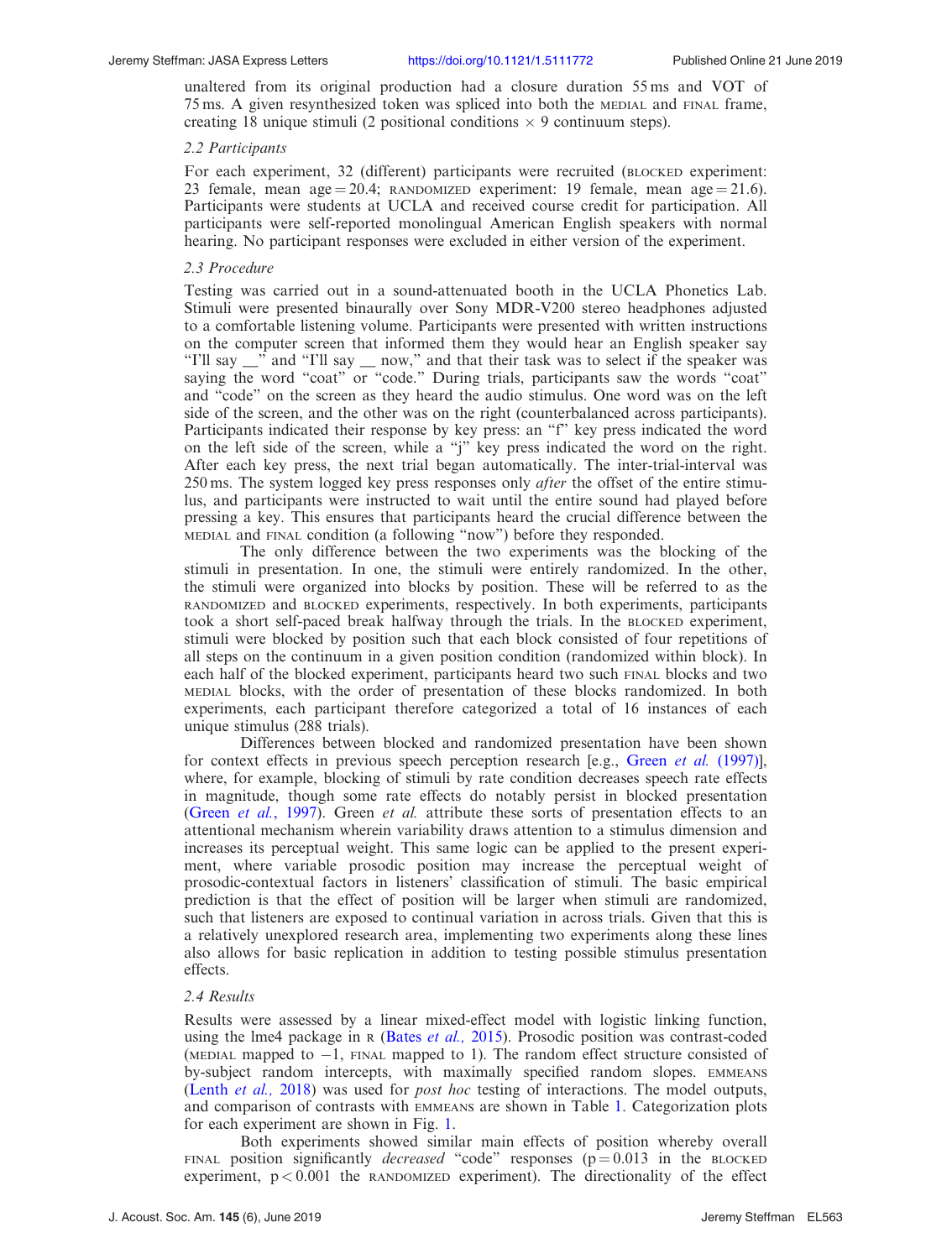<span id="page-4-0"></span>Table 1. Model outputs (at top) and comparison of contrasts with EMMEANS (at bottom) for both blocked and randomized experiments (blocked at left). Values are rounded.

| Model output            |               |                  |                  |               |                  |                  |
|-------------------------|---------------|------------------|------------------|---------------|------------------|------------------|
|                         | Blocked       |                  |                  | Randomized    |                  |                  |
|                         | $\beta$ (SE)  | $\boldsymbol{Z}$ | $\boldsymbol{p}$ | $\beta$ (SE)  | $\boldsymbol{Z}$ | $\boldsymbol{p}$ |
| Intercept               | 0.57(0.13)    | 4.26             | < 0.001          | 0.38(0.10)    | 3.70             | < 0.001          |
| Position                | $-0.25(0.09)$ | $-2.62$          | 0.013            | $-0.46(0.07)$ | $-6.43$          | < 0.001          |
| Vowel dur               | 2.42(0.18)    | 13.23            | < 0.001          | 1.79(0.22)    | 8.05             | < 0.001          |
| Vowel dur: position     | $-0.31(0.08)$ | $-3.70$          | < 0.001          | $-0.17(0.06)$ | $-3.03$          | < 0.01           |
| Comparison of contrasts |               |                  |                  |               |                  |                  |
|                         | Blocked       |                  |                  | Randomized    |                  |                  |
| Duration (ms)           | Estimate (SE) | z-ratio          | $\boldsymbol{p}$ | Estimate (SE) | z-ratio          | $\boldsymbol{p}$ |
| 80                      | 0.50(0.27)    | 1.87             | 0.06             | $-0.40(0.17)$ | $-2.26$          | 0.024            |
| 100                     | 0.26(0.22)    | 1.18             | 0.24             | $-0.53(0.15)$ | $-3.48$          | < 0.01           |
| 120                     | 0.02(0.19)    | 0.12             | 0.91             | $-0.66(0.13)$ | $-4.83$          | < 0.001          |
| 140                     | $-0.22(0.18)$ | $-1.24$          | 0.21             | $-0.79(0.13)$ | $-5.93$          | < 0.001          |
| 160                     | $-0.46(0.18)$ | $-2.49$          | 0.013            | $-0.92(0.14)$ | $-6.43$          | < 0.001          |
| 180                     | $-0.70(0.21)$ | $-3.28$          | 0.001            | $-1.05(0.16)$ | $-6.40$          | < 0.001          |
| 200                     | $-0.94(0.26)$ | $-3.67$          | < 0.001          | $-1.18(0.19)$ | $-6.13$          | < 0.001          |
| 220                     | $-1.18(0.31)$ | $-3.85$          | < 0.001          | $-1.31(0.23)$ | $-5.81$          | < 0.001          |
| 240                     | $-1.42(0.36)$ | $-3.92$          | < 0.001          | $-1.44(0.26)$ | $-5.51$          | < 0.001          |
|                         |               |                  |                  |               |                  |                  |

therefore aligns with the hypothesis that listeners are adjusting categorization based on an expectation of phrase-final lengthening. The larger magnitude of the effect in the RANDOMIZED experiment also aligns with the prediction that listeners will exhibit greater sensitivity to prosodic context when it varies frequently in (randomized) stimulus presentation as outlined above.

A significant interaction between vowel duration and position was also found in both experiments ( $p < 0.001$  in the BLOCKED experiment,  $p < 0.01$  in the RANDOMIZED experiment), showing the effect of position varied across the continuum. To investigate the interaction, the effect of position at each continuum step was tested. In the BLOCKED experiment a marginally significant effect of position ( $p = 0.06$ ) was observed at the shortest continuum step (80 ms), whereby MEDIAL position decreased "code" responses (reversed directionality from the main effect of position). From 100 to 140 ms on the continuum, there was no effect of position, and at all longer steps, the



Fig. 1. Categorization split by position condition for both the blocked experiment [(A), left], and randomized experiment  $[(B)$ , right]. In each plot, the x axis shows vowel duration values from the continuum, and the y axis shows the percentage of "code" responses in each condition, at each continuum step. Points represent the raw percentage of code responses, lines are psychometric curves fit to show a smoothed categorization trend.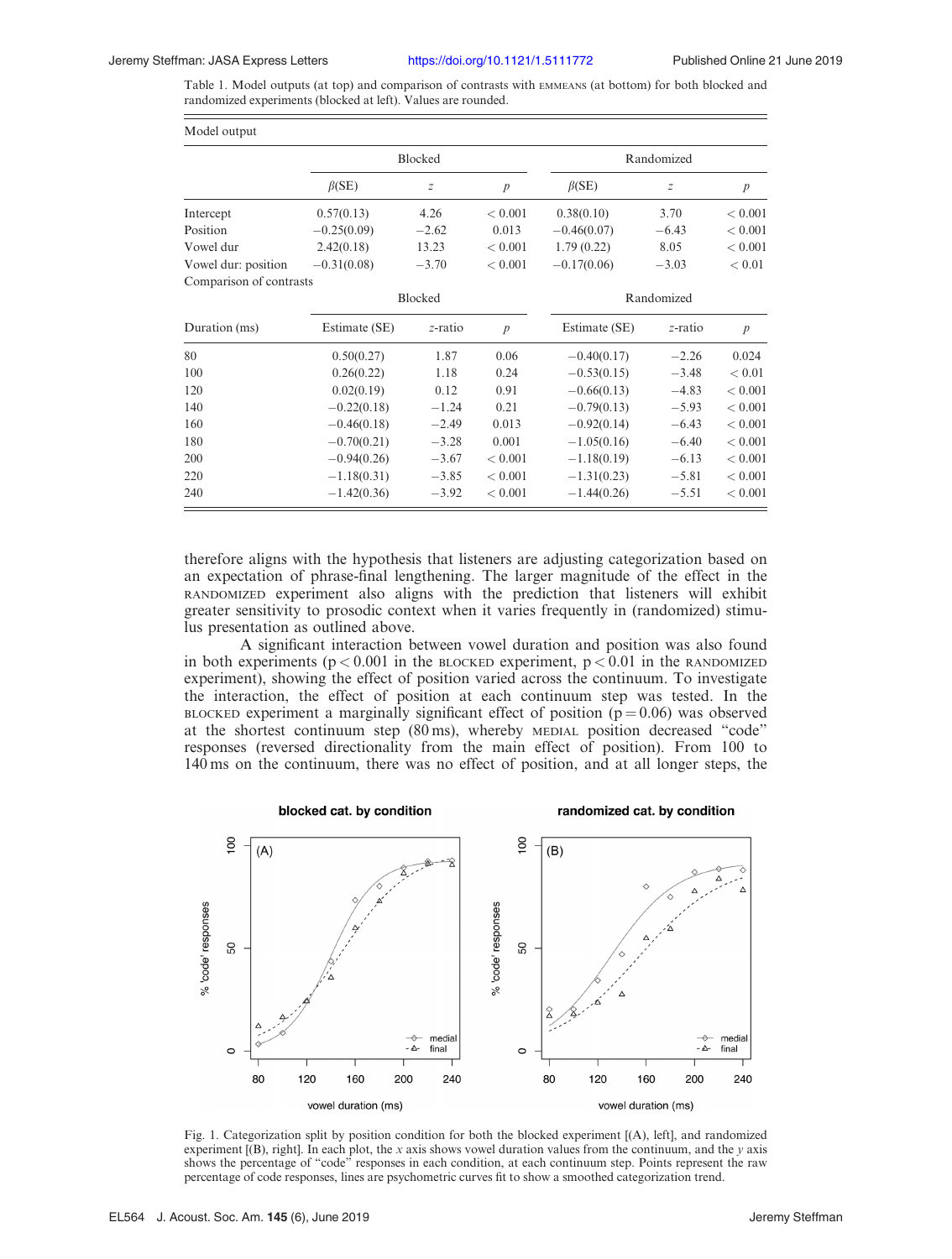FINAL condition significantly decreased "code" responses (aligning with the main effect), as shown in Table [1](#page-4-0). In the RANDOMIZED experiment the effect of position shows the same directionality at all vowel duration steps, though it increases in magnitude as vowel duration increases. These interactions therefore suggest that listener expectations of phrase-final lengthening exert a more substantial influence at higher continuum steps, aligning with the prediction that positional effects should be largest at continuum steps which map onto more typical phrase-final durations. In this sense the interactions observed in the both experiments can be taken as supporting the idea that the present results reflect listener expectations about phrase-final lengthening, which is constrained to some extent by learned patterns in the language input. The marginally significant effect of position seen at the shortest continuum step, in the BLOCKED experiment only, exhibits the expected speech rate effect, suggesting that when position is less variable, and durations are shorter, speech rate effects may also occur. These results thus suggest that while prosody can indeed modulate listeners' interpretation of durational cues, the extent to which these effects occur is flexible, and varies based on stimulus and presentation factors.

#### 3. General discussion

The present results showed that target sounds in phrase-final position required significantly longer vowel durations to be categorized as "code." These results thus suggest temporal regularities associated with prosodic structure (here phrase-final lengthening) are indeed used by listeners in their perception of segmental contrasts, which is also supported by the finding that positional influences increased at longer vowel durations. These findings thus point to an interplay between prosodically driven temporal patterns and listeners' interpretation of segmental cues, in line with the way prosody is encoded in segmental durations in speech ([Cho, 2016](#page-6-0); [Turk and Shattuck-Hufnagel, 2007](#page-6-0)). The present results can therefore be taken as supporting the proposal of [Kim and Cho](#page-6-0) [\(2013\)](#page-6-0) that prosody can mediate listeners' interpretation of segmental cues.

As outlined in Sec. [1](#page-0-0), if contextual duration alone was driving the effect, the expected directionality would be reversed. This prediction was based on previous work showing that categorization of a  $/ba$ -/wa/ continuum shifted when the target was an isolated monosyllable, as compared to being followed by a lengthened second syllable ([Miller and Liberman, 1979](#page-6-0)). One crucial difference between the present study and Miller and Liberman is that here the target was placed in a carrier phrase, in lieu of being an isolated mono-/di-syllable. These results may therefore offer potential insight into the circumstances in which prosodic factors play a role in perception, where listeners do not project expectations about phrasal prosodic structure in isolated mono-/di-syllables [as in [Miller and Liberman \(1979\)](#page-6-0)], but do so when stimuli more closely resemble expected groupings of words into phrases (as in the present study). This is speculative, and further research is needed to address this point, with the goal of elucidating when prosodic factors do and do not constrain how listeners categorize segmental contrasts.

The relationship between domain-general auditory processes like speech rate normalization and additional higher-level factors in rate-dependent speech perception remains an important unresolved question [e.g., [Bosker](#page-6-0) *et al.* (2017)]. The present results highlight that prosody merits consideration along these lines as well. One promising lens with which to consider prosodic effects in perception is a two-stage model [e.g., [Bosker](#page-6-0) et al. (2017)], in which category boundary shifts for durational cues may arise in two distinct stages of processing. In such a model, domain-general speech rate normalization arises early in a first stage of processing [\(Bosker](#page-6-0) et al., 2017; [Reinisch](#page-6-0) [and Sjerps, 2013](#page-6-0)). A later stage includes domain-specific cognitive adjustments that, crucially, involve "[…] comparison between a target sound and its expected realization given a certain context" [[Bosker](#page-6-0) *et al.* (2017), p. 175]. Prosodically driven adjustments in perception of the kind explored here would by hypothesis occur at this later stage. One empirical prediction along these lines is that the time-course of speech rate and prosodic effects in perception should differ, with rate effects preceding prosodic effects. By hypothesis, speech rate effects may occur automatically (Bosker et al.[, 2017,](#page-6-0) [Newman and Sawusch, 2009](#page-6-0)) but later be modulated by prosodic contextual factors. Using time-course sensitive methods, such as eye tracking [following, e.g., [Reinisch](#page-6-0) [and Sjerps \(2013\)\]](#page-6-0) therefore presents a promising extension of the present results, which may help elucidate the processes underlying these prosodic effects, and their relationship to speech rate normalization.

Further research will accordingly benefit from exploring the conditions under which prosodic structure exerts an influence on segmental categorization and how these